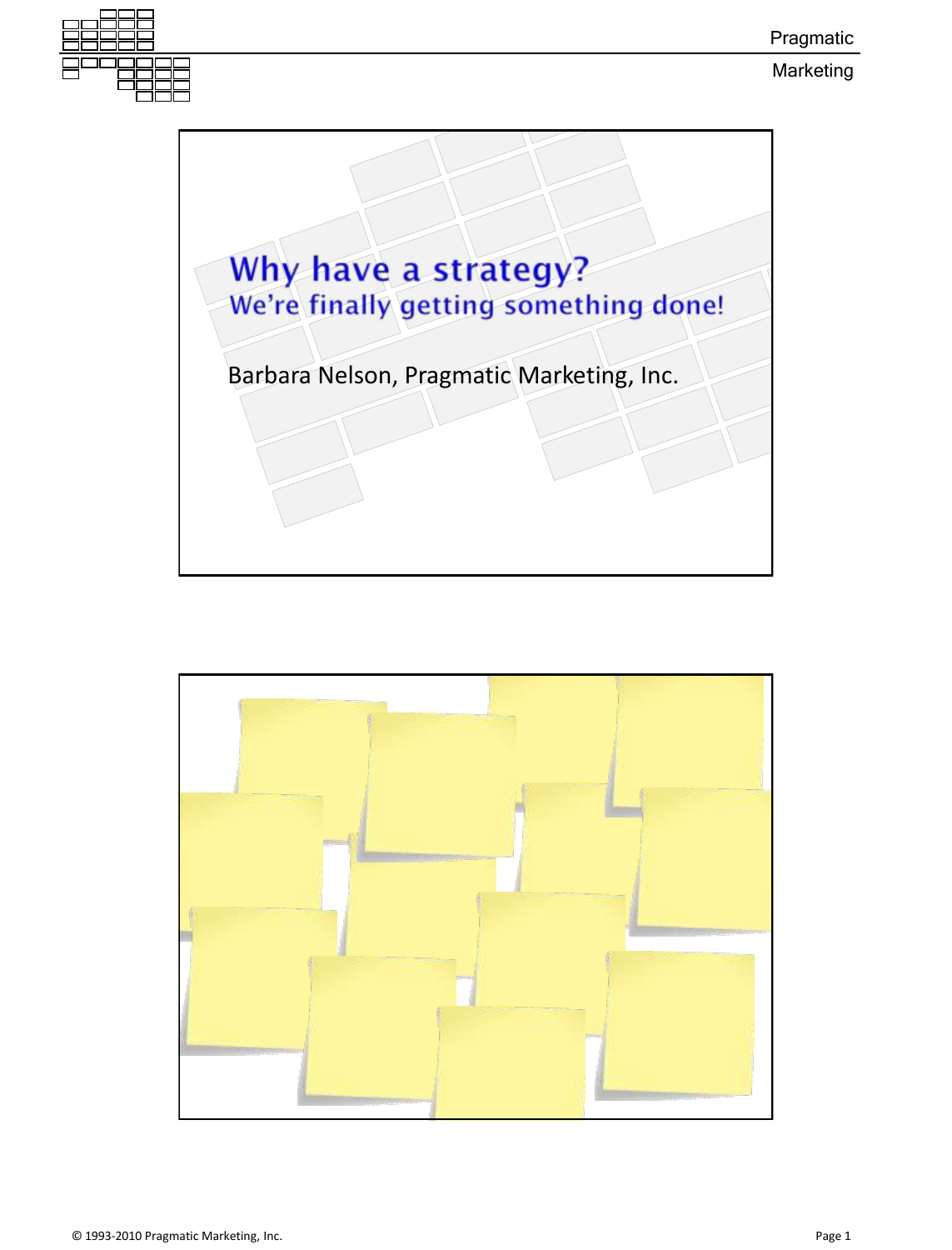

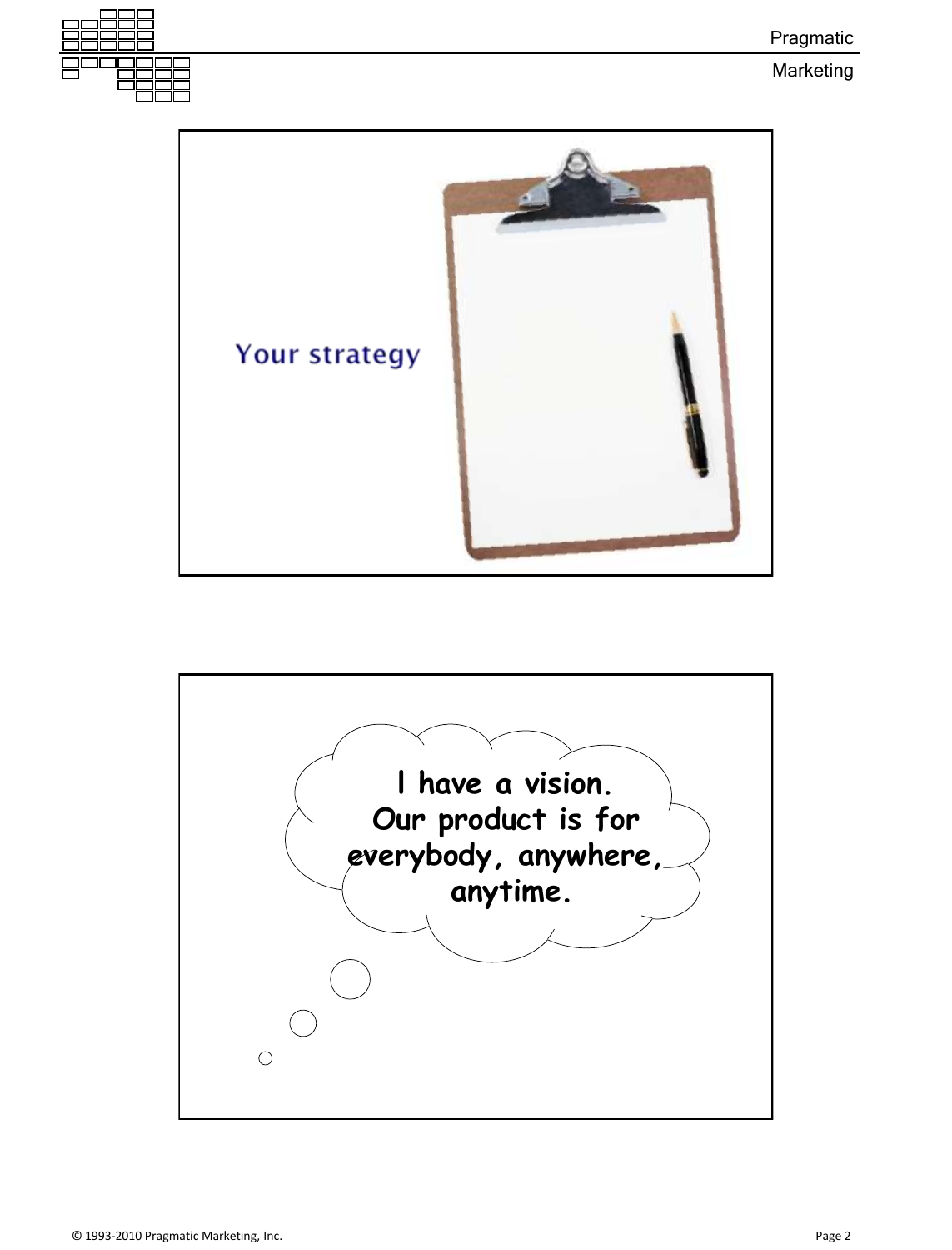

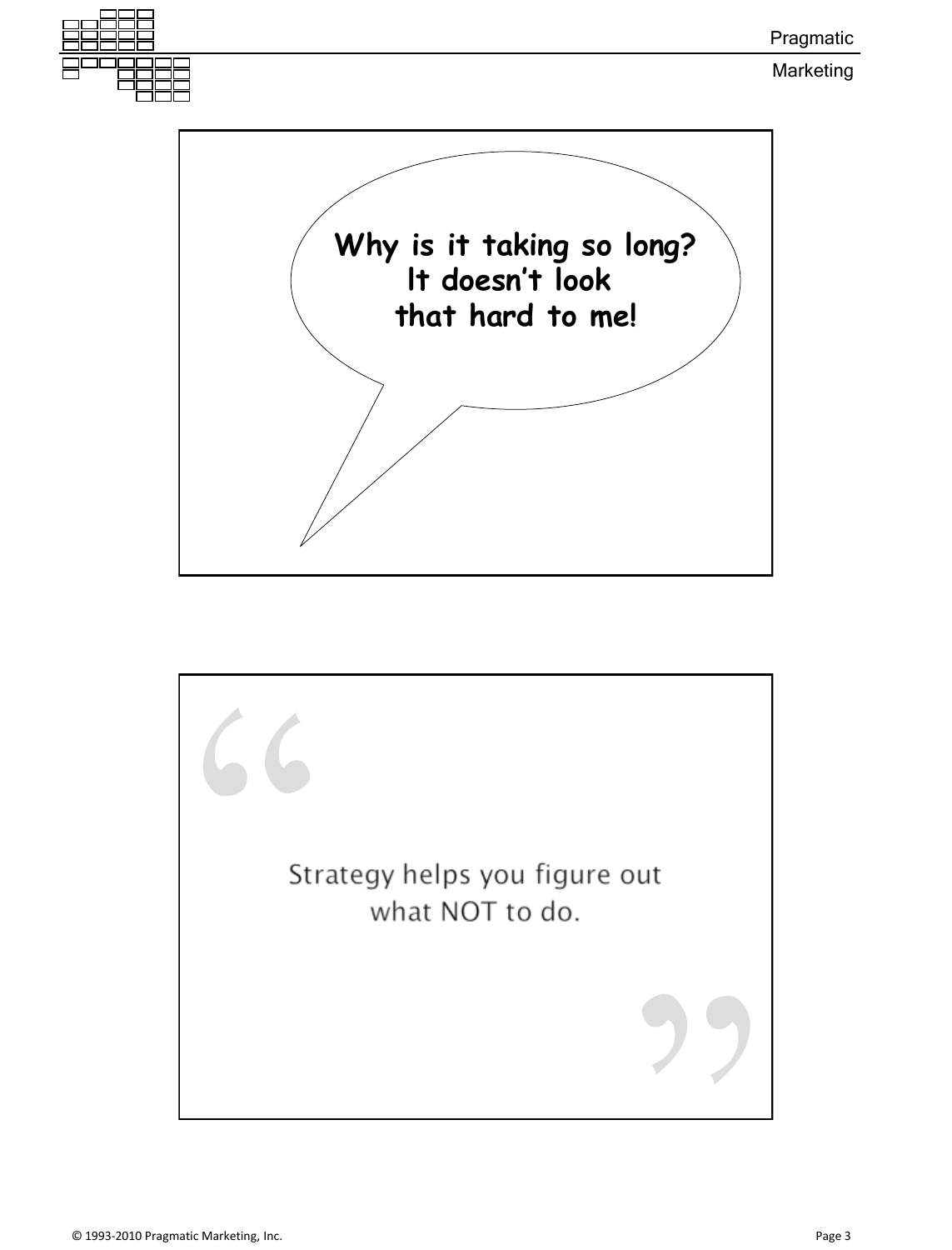

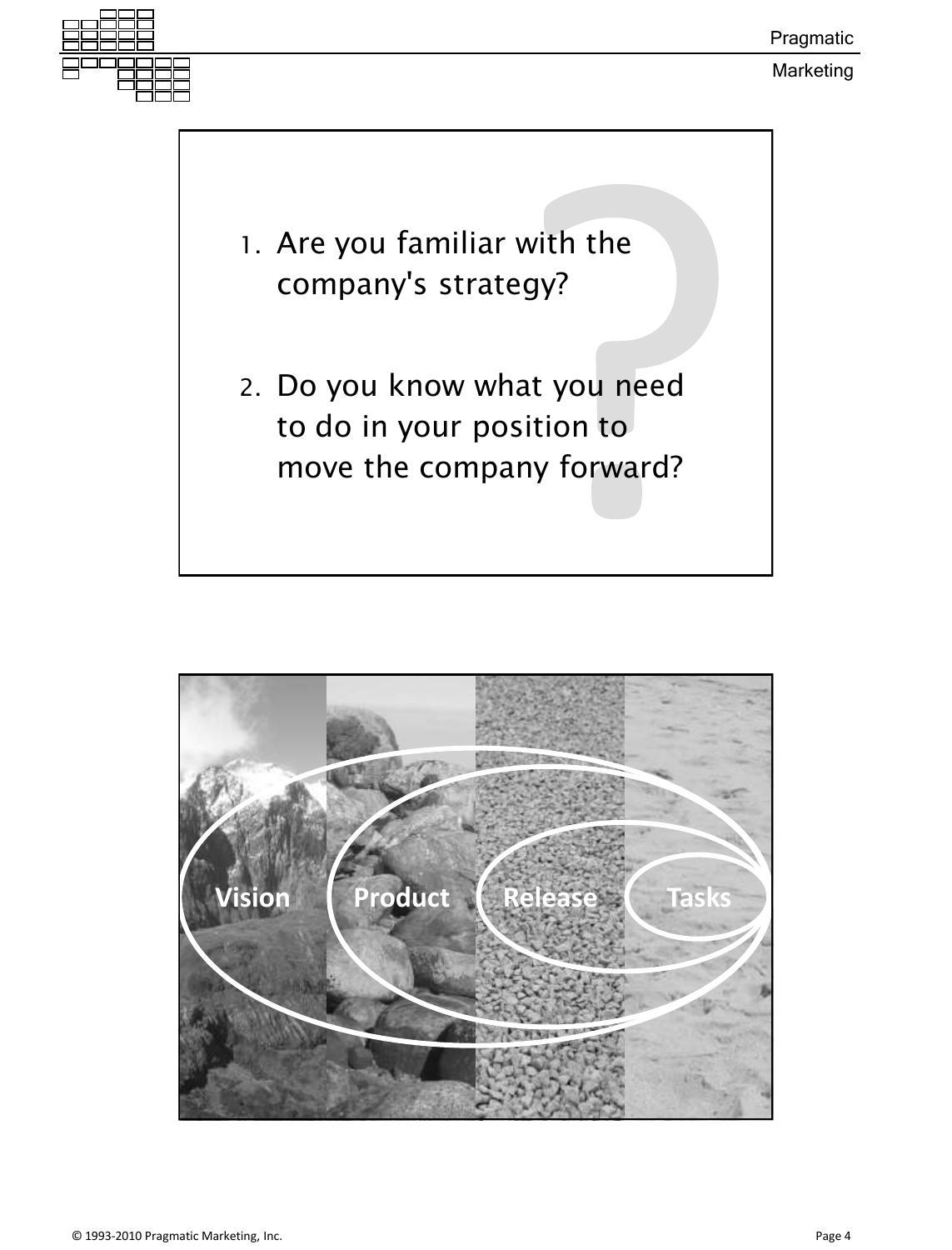



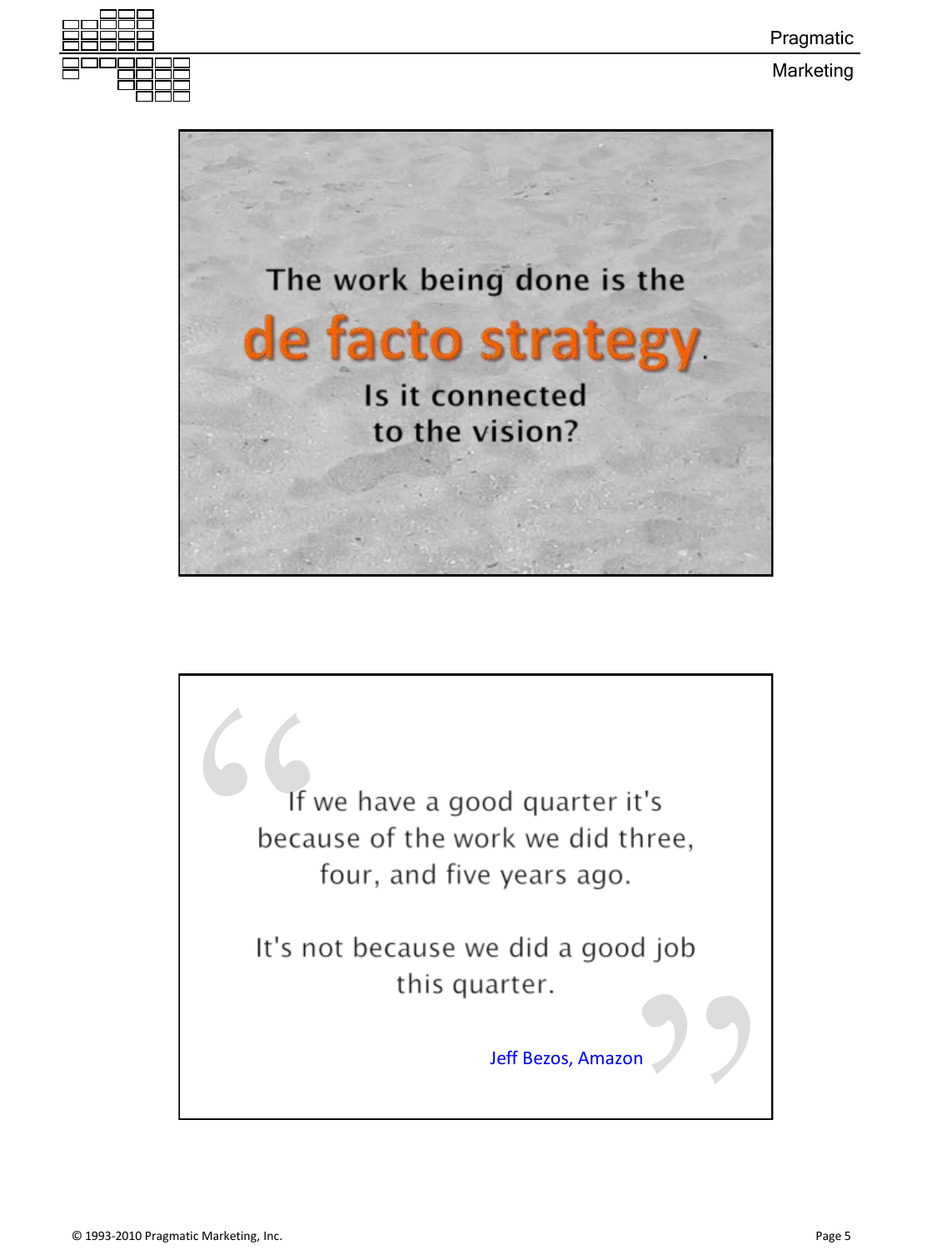



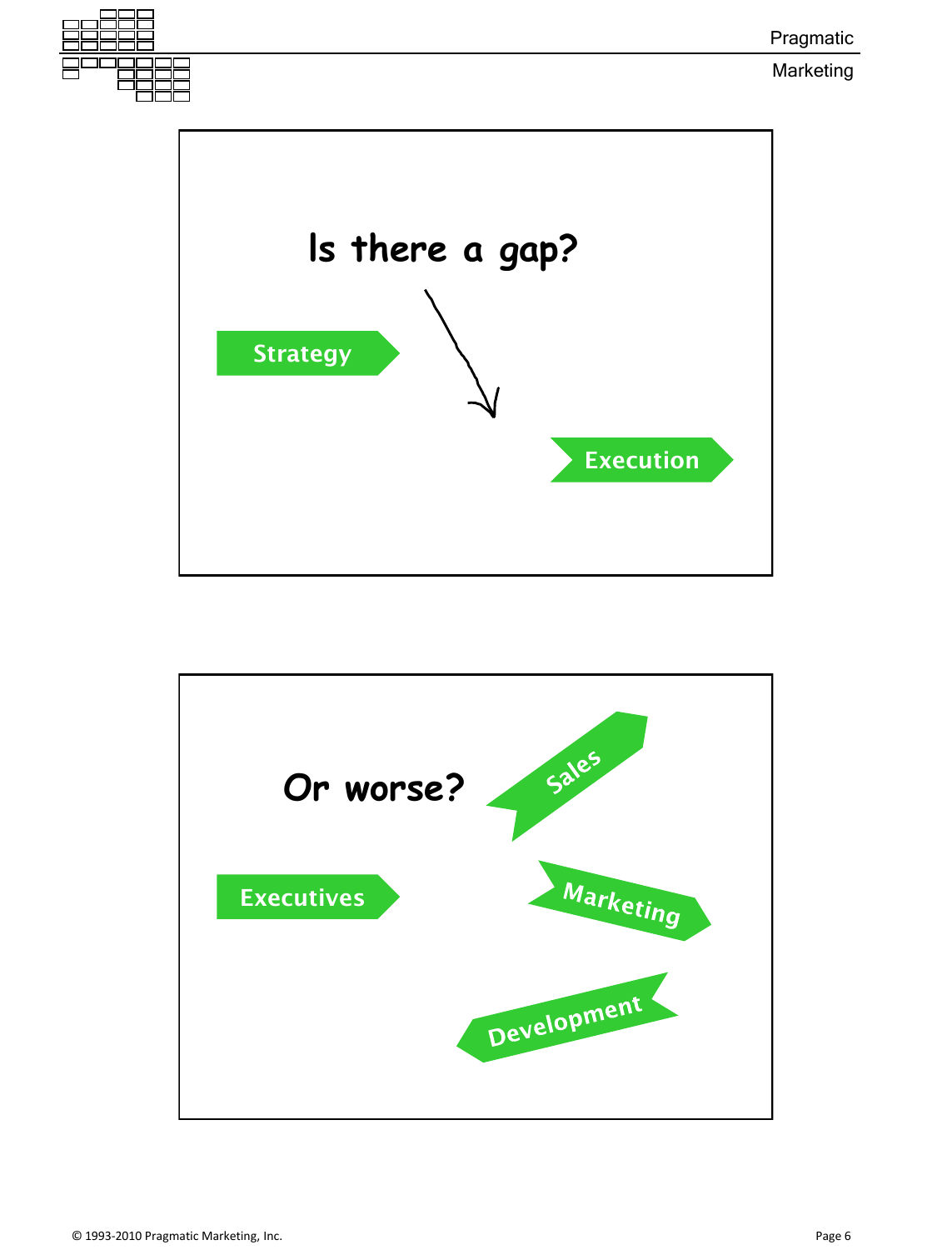

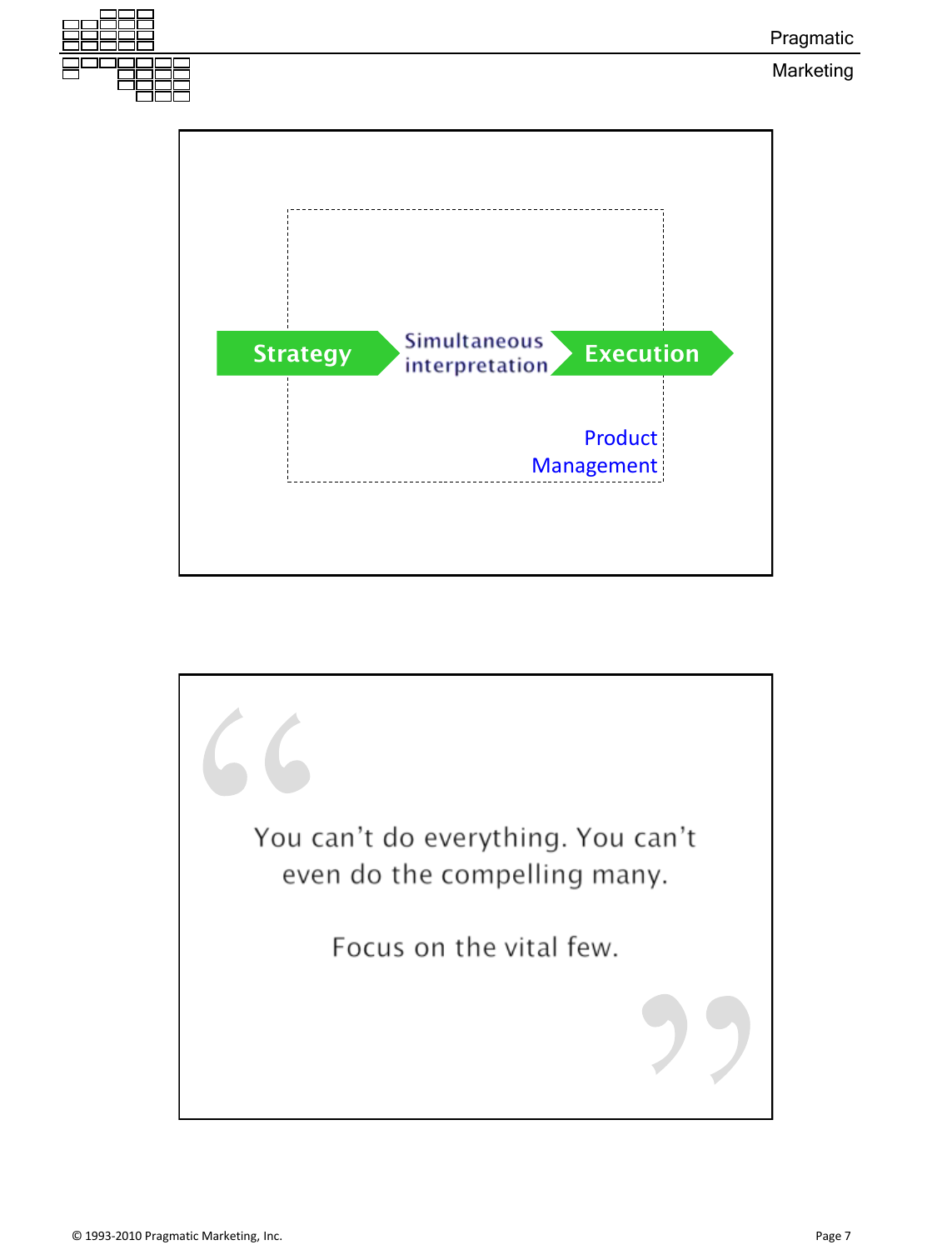

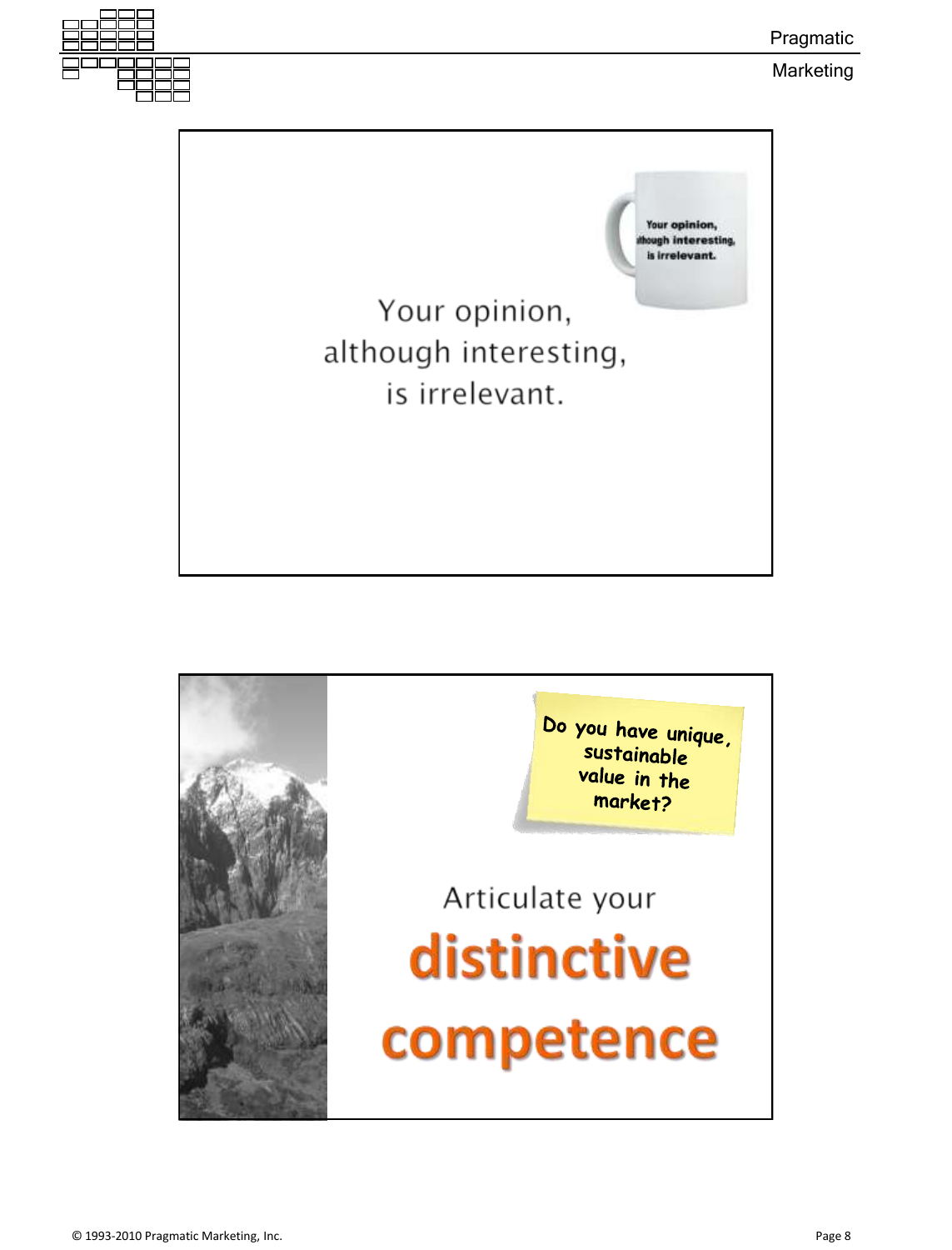Pragmatic



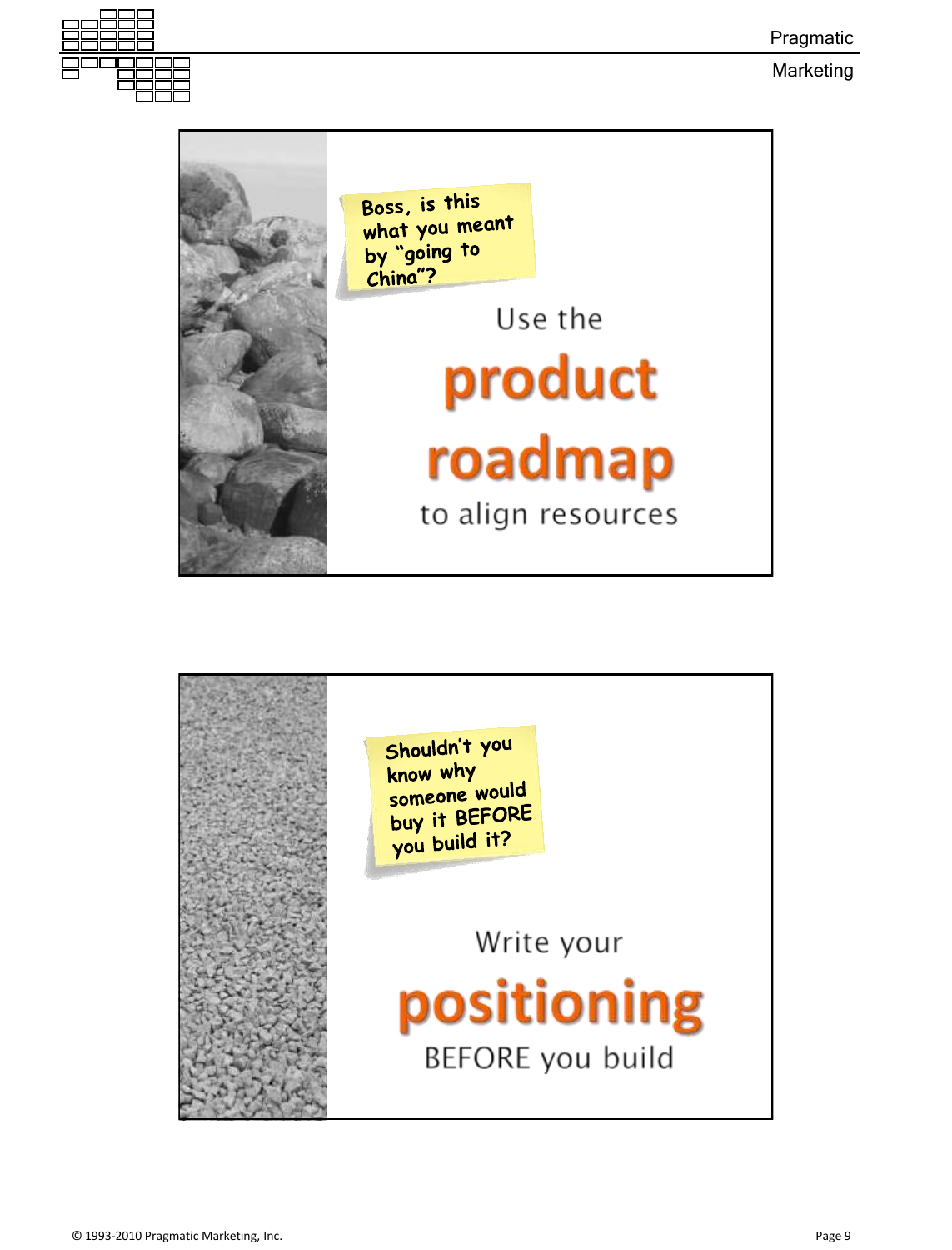Pragmatic



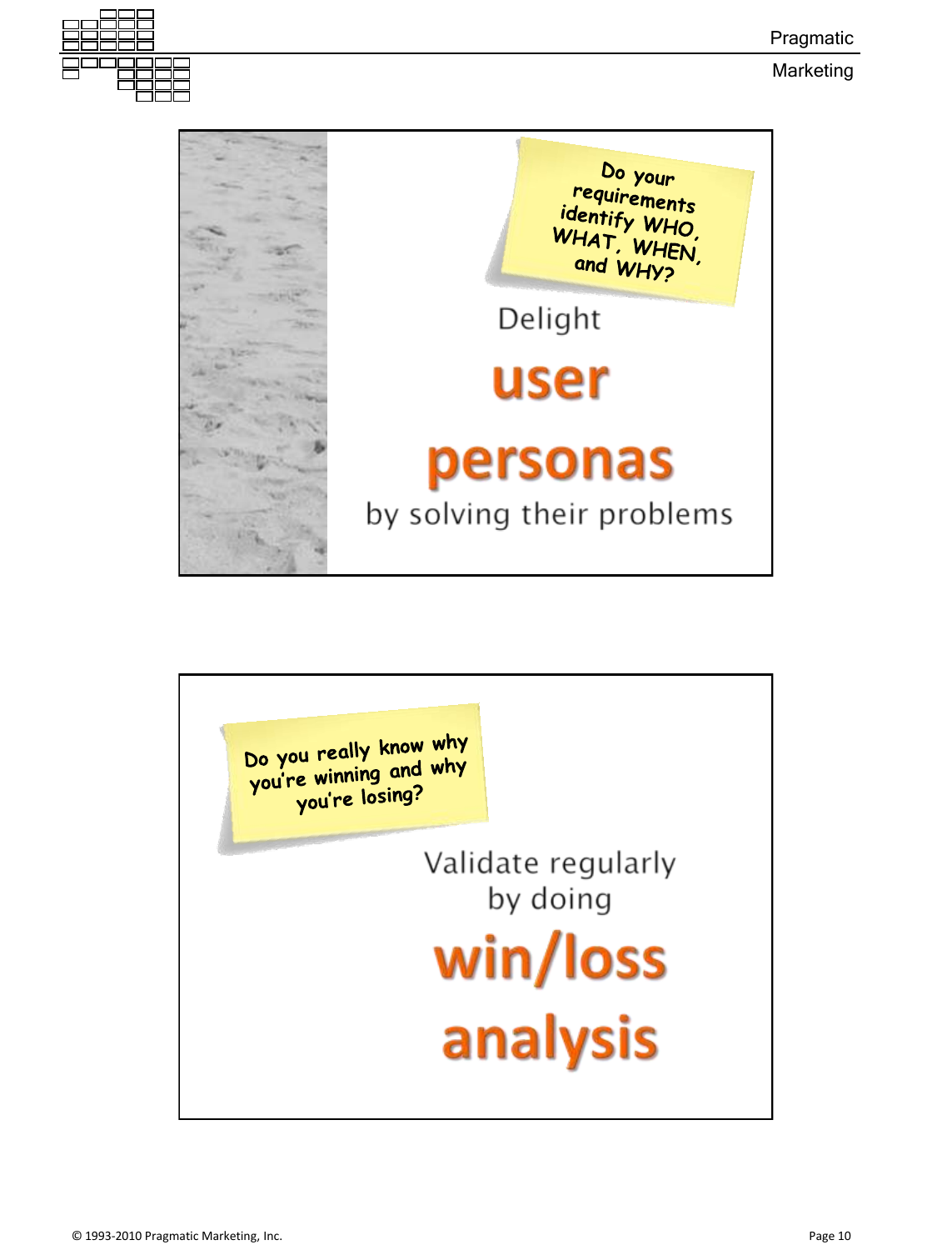



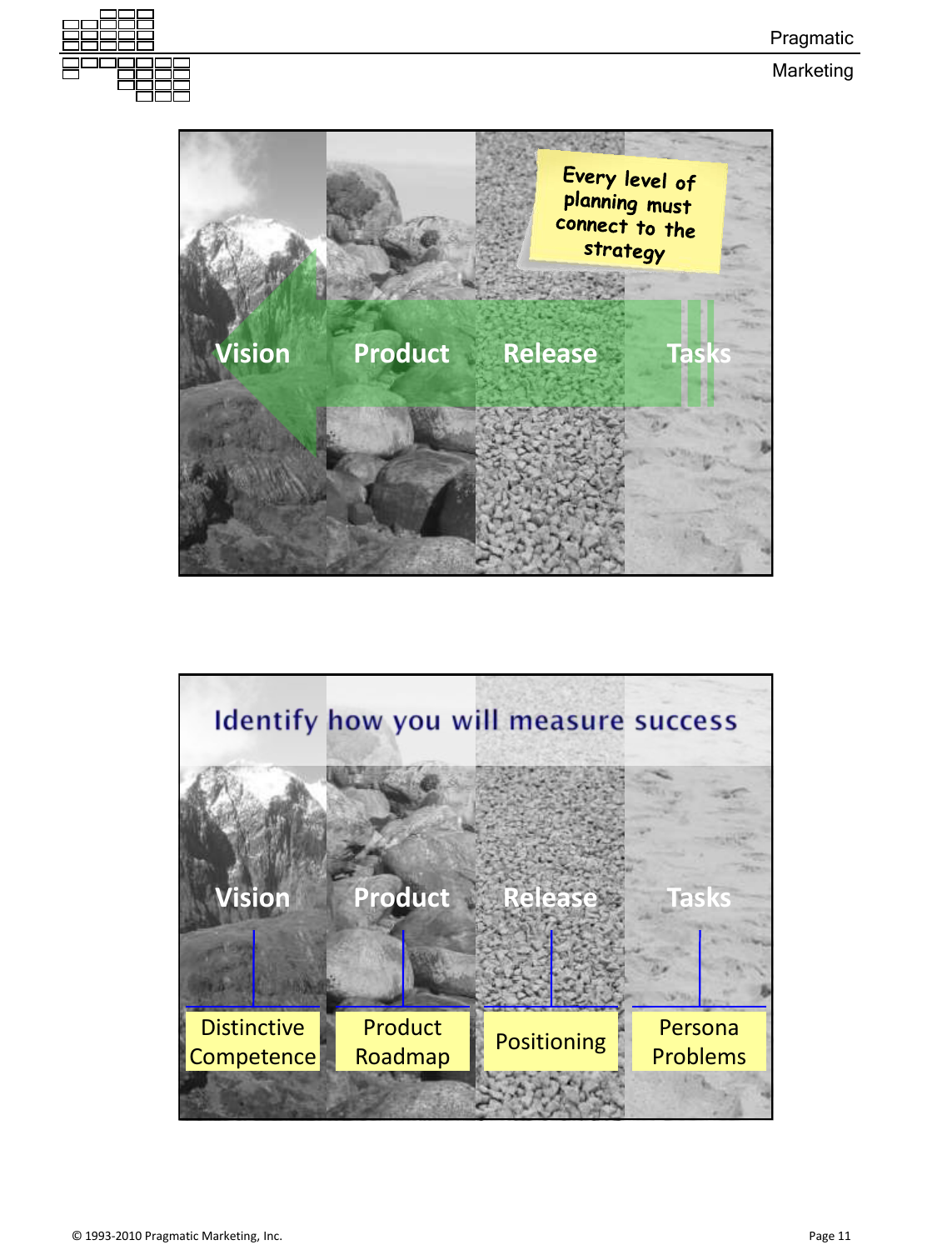

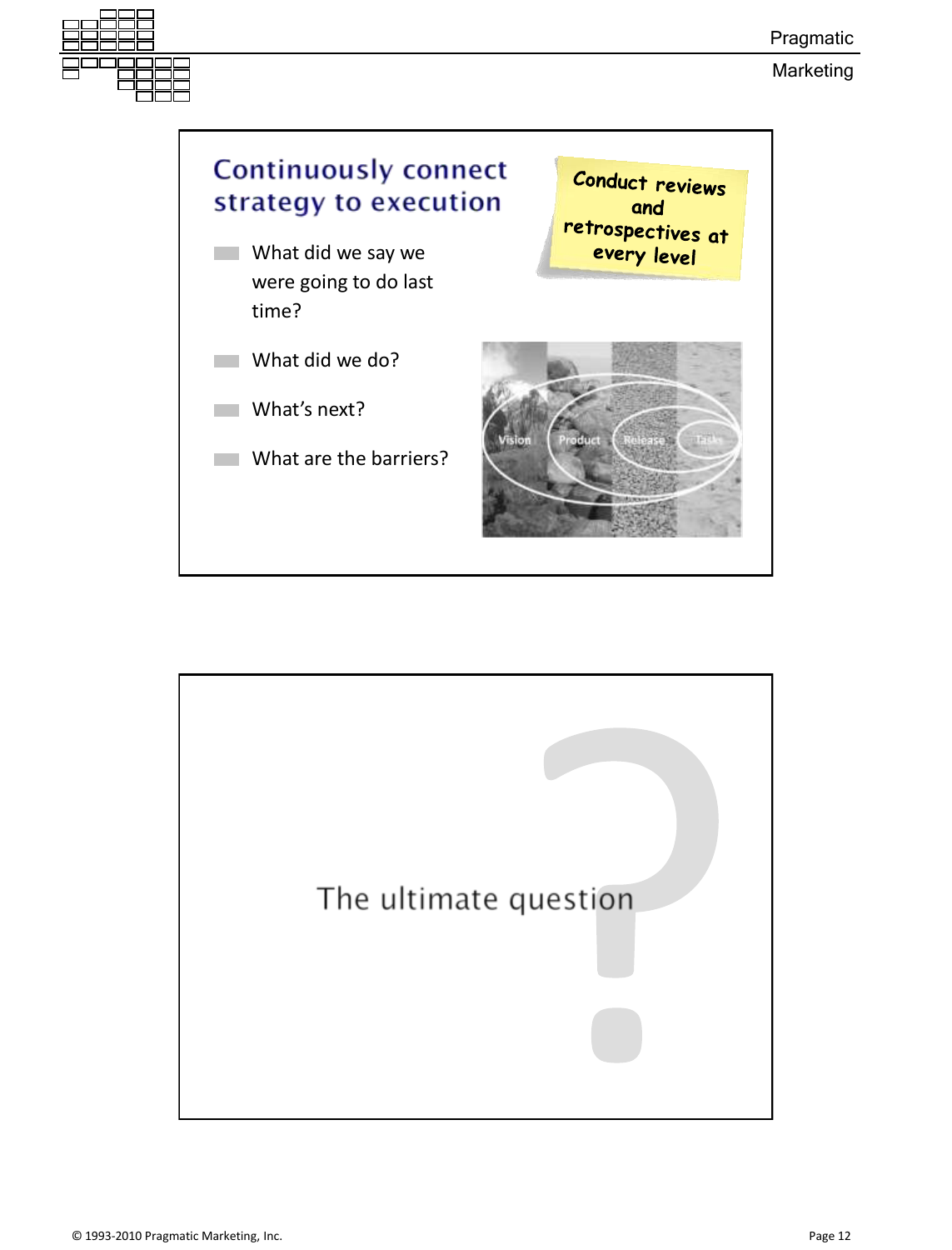



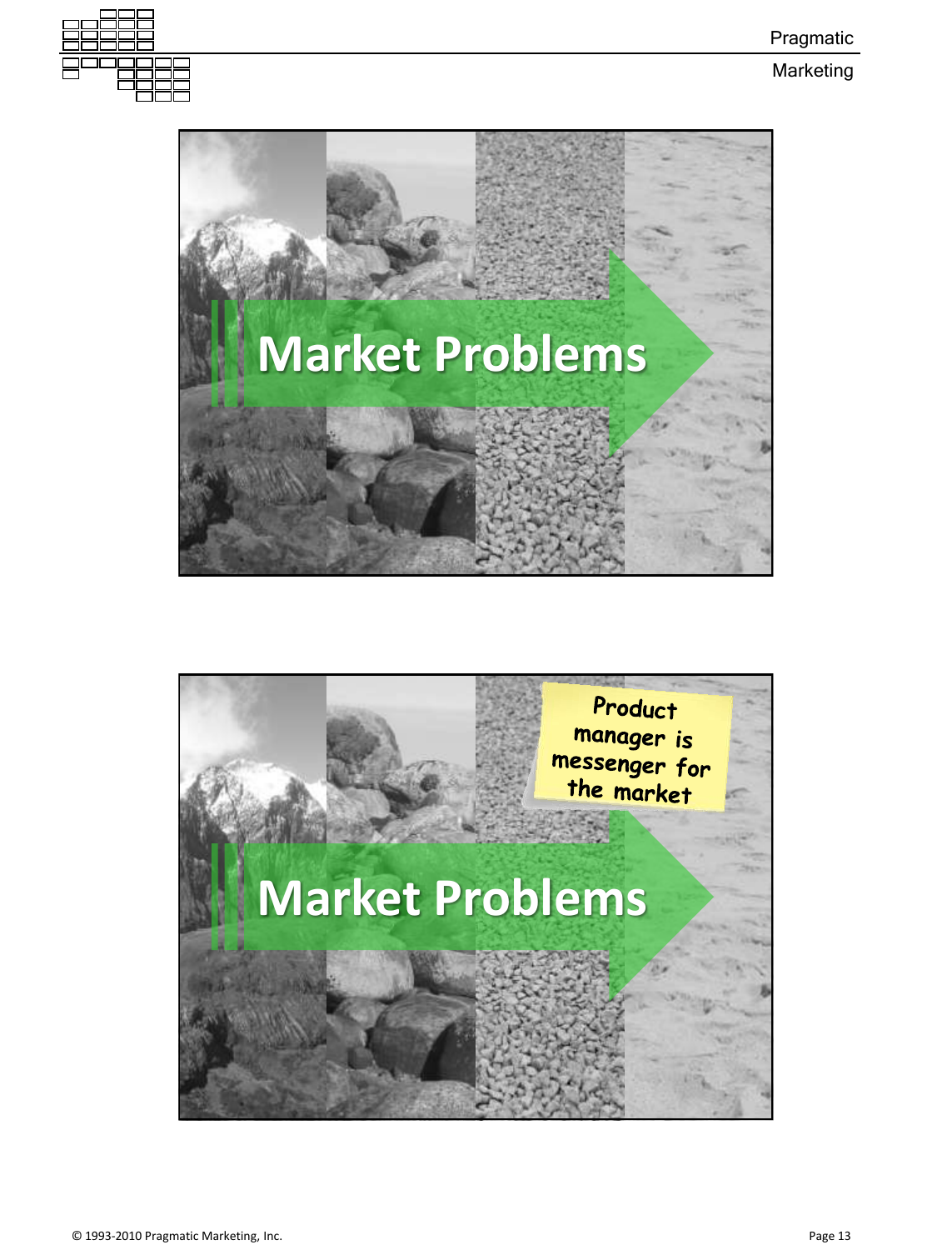